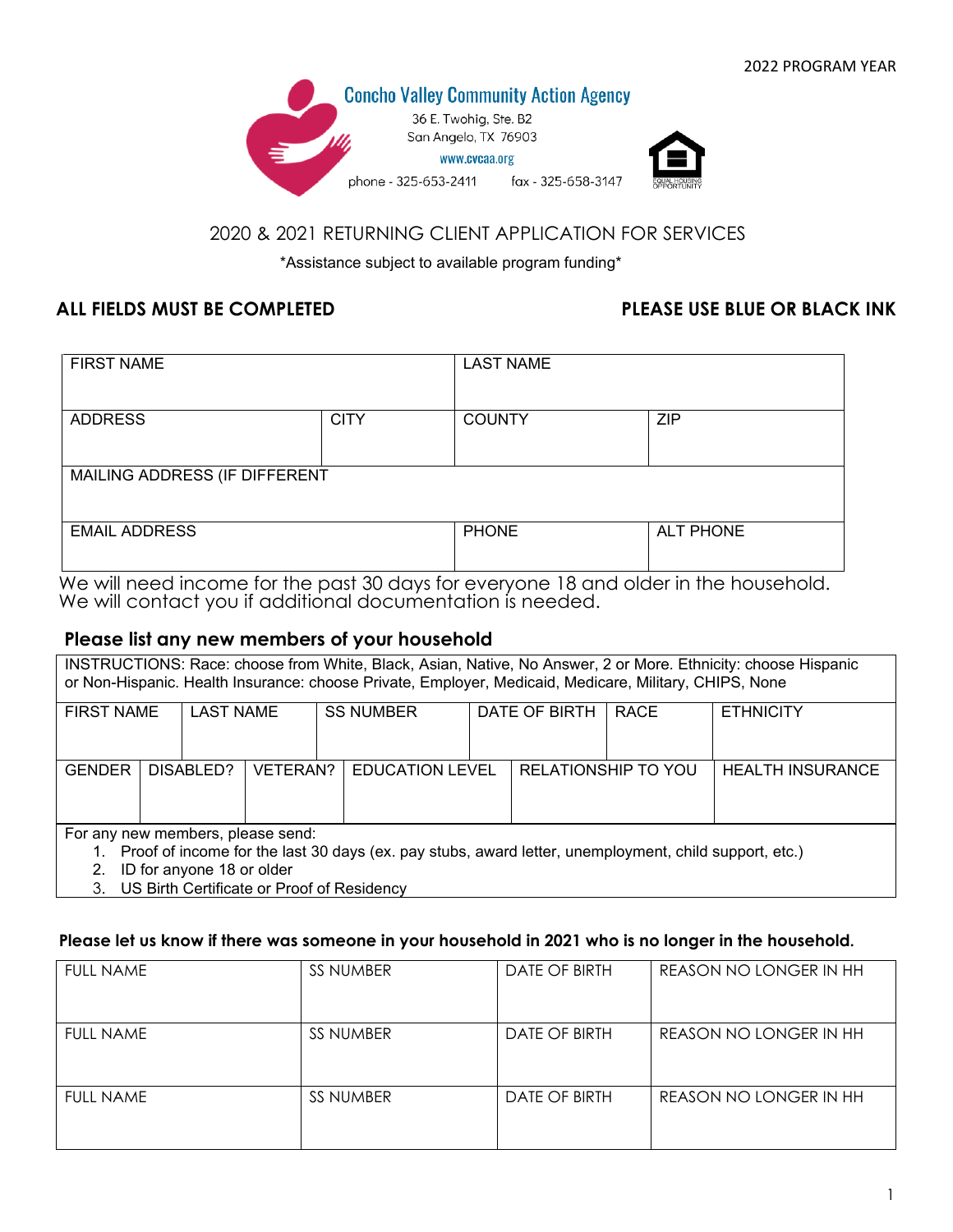# APPLICANT'S AUTHORIZATION, UNDERSTANDING, AND AGREEMENT

Please read and initial each statement.

1. I attest to the information provided on this application and the statements I have made are true and correct to the best of my knowledge. If I obtain or attempt to obtain services for which I am not entitled by means of willful false statements or other fraudulent means, I may be considered guilty of a criminal offense and upon conviction for penalty of fraud may be fined and/or imprisoned.

2. I authorize the Texas Department of Housing and Community Affairs (TDHCA), CVCAA and its contracted agencies to contact any source in order to solicit/verify information necessary for any eligibility determination. All information will be kept in strict confidence and used for program purposes only such as: employment, utility consumption, etc.

3. I understand that a photocopy of this release is as valid as the original, and it may be used to obtain more information or verify other data for the purposes of providing program services and confirming my outcomes.

4. If I qualify for CVCAA Services, I understand that it could take up to 60 days to process this application. I understand that I must continue to pay my bill until I receive a letter from CVCAA stating that I am eligible to receive utility assistance.

5. I understand it is my responsibility to contact CVCAA within 5 business days of changing my utility provider(s) with a new account number and vendor information. If I do not, all future payments will be suspended and/or cancelled.

6. I understand that for the Weatherization Program, I authorize all work on the residence listed on this application. I understand that my home must be easily accessible and free from obstructions. Homes deemed inaccessible by agency staff and/or contractors will be denied.

7. I will cooperate fully with state and federal personnel to obtain information from any source to verify statements I have made, and I will cooperate fully with state and federal personnel in quality control review. Failure to do so may result in denial/suspension of services from all programs.

8. I understand I will be terminated from any and all programs immediately for the following offenses such as but not limited to and committed by me or any member of my household: incompliant, abusive language, threats, violent acts, physical confrontation, sexual harassment, under the influence of alcohol or drugs, etc. Violators will be asked to leave the premises; police and/or security called. Offense(s) may lead to denial of assistance for a period of time determined by CVCAA

CVCAA is required to obtain proof of citizenship for all household members. As per Texas Administrative Code, households that include a non-qualified alien will include that person's income in that household's income calculation, but that person will not be counted as a household member. Households with only non-qualified aliens are not eligible to receive Utility Assistance and/or Weatherization benefits. All applications will be considered without regard to race, color, religion, creed, national origin, sex, or political belief.

| X<br>Applicant's Signature                | Sign Here | Date |        | Submit last 30 days of income<br>from date you list here |
|-------------------------------------------|-----------|------|--------|----------------------------------------------------------|
|                                           |           |      |        |                                                          |
| Office Use Only                           |           |      |        |                                                          |
| Application Received Complete/Incomplete: |           |      | Notes: |                                                          |
| Notice of Incomplete Application Sent:    |           |      |        |                                                          |
| Application Processed/Denied:             |           |      |        |                                                          |
|                                           |           |      |        |                                                          |